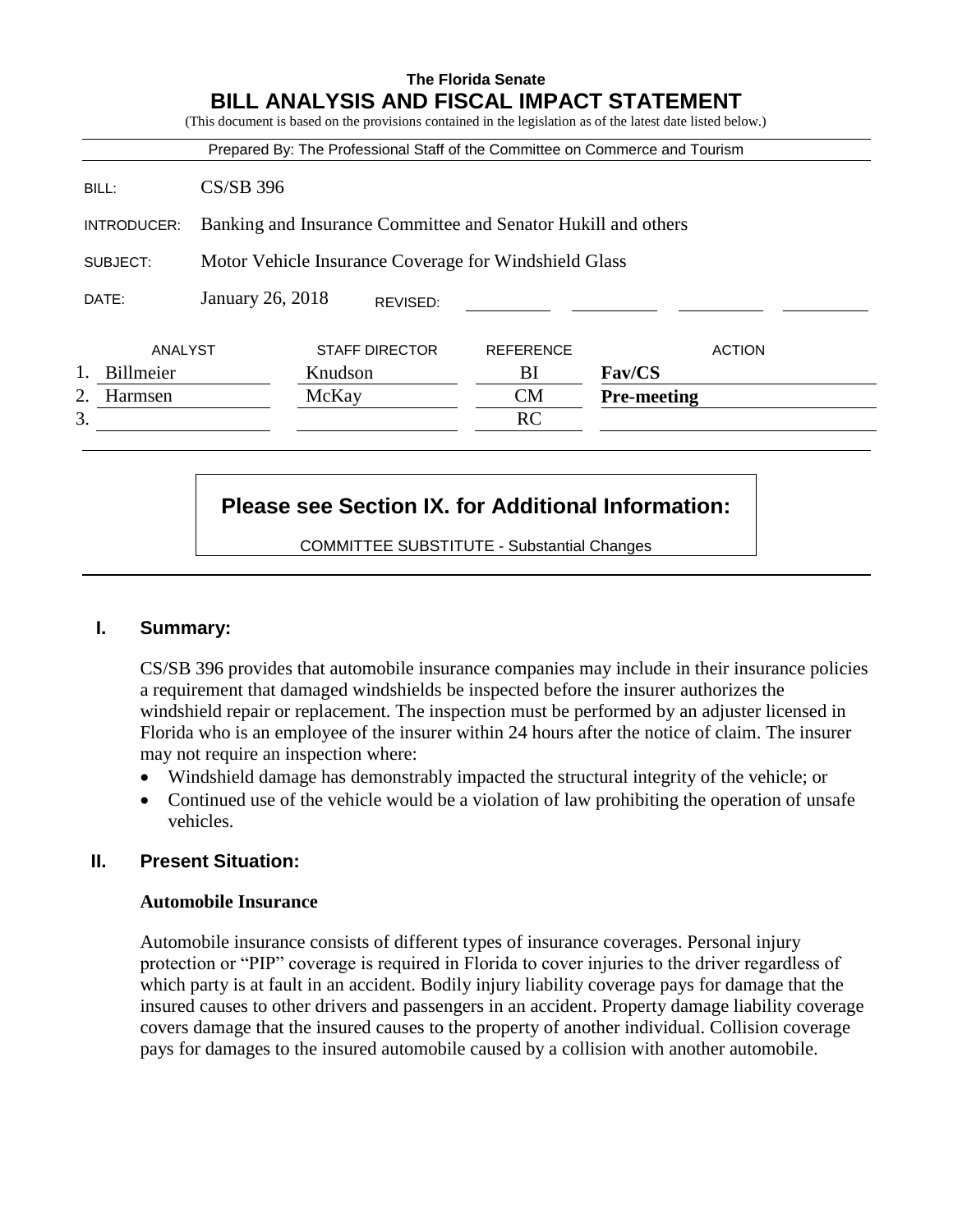Comprehensive coverage generally pays for damages to the insured automobile, including damage to the windshield, caused by events other than a collision.<sup>1</sup>

A "deductible" is the amount the insured must pay before the insurance company pays any amount on an insurance claim. Section 627.7288, F.S. states:

The deductible provisions of any policy of motor vehicle insurance, delivered or issued in this state by an authorized insurer, providing comprehensive coverage or combined additional coverage shall not be applicable to damage to the windshield of any motor vehicle covered under such policy.<sup>2, 3</sup>

Consumers who purchase the minimum coverage required by law do not have first-party coverage for windshield repair or replacement. Consumers who purchase comprehensive coverage have coverage if their windshield is damaged or broken. Lenders often require borrowers to purchase comprehensive coverage, so consumers who owe money on their vehicles will often qualify for windshield repair or replacement without a deductible.<sup>4</sup>

## **Windshield Replacement and Repair**

Florida law does not have specific requirements applicable to insurance claims made as a result of a damaged windshield. The claims are handled according to the insurance policy. Current law does not prohibit an insurer from including an inspection requirement in the policy.

Many Florida insurers set up a network of providers that will provide windshield repair or replacement services at negotiated rates. If the insured uses one of these "in-network" providers, an insured's windshield is repaired or replaced at no cost to the insured. Some glass shops do not participate in the insurer's provider network. To claim benefits from an insured's automobile insurer, the "out-of-network" shop often obtains an assignment of benefits from the insured. Florida law allows an insured to assign the benefits (payment) of his or her insurance policy to a third party, in this case, the out-of-network glass shop. The assignee glass shop can negotiate with the insurer or file a lawsuit against the insurance company if the two sides do not agree on the claim amount.  $5$ 

## **Insurance Adjusters**

 $\overline{a}$ 

Insurance adjusters are regulated by the Florida Department of Financial Services under Part VI of ch. 626, F.S., "Insurance Adjusters." An adjuster may be licensed as either a public adjuster,

<sup>1</sup> *See*, Florida Department of Financial Services, *Automobile Insurance A Toolkit for Consumers*,

<https://www.myfloridacfo.com/division/consumers/UnderstandingCoverage/Guides/documents/AutoToolkit.pdf> (last visited Jan. 26, 2018).

<sup>2</sup> Language similar to s. 627.7288, F.S., has been part of Florida law since 1979. *See* Ch. 79-241, Laws of Florida.

<sup>&</sup>lt;sup>3</sup> At least seven other states have provisions prohibiting insurers from requiring a deductible for windshield claims or allow insureds to purchase a policy with no deductible for windshield claims.

<sup>4</sup> Florida Department of Financial Services, *Automobile Insurance A Toolkit for Consumers*, <https://www.myfloridacfo.com/division/consumers/UnderstandingCoverage/Guides/documents/AutoToolkit.pdf> (last visited Jan. 26, 2018).

<sup>5</sup> Dale Parker and Brendan McKay, *Florida Auto Glass Claims: A Cracked System*, Trial Advocate Quarterly Fall 2016 (Westlaw Citation: 35 No. 4 Trial Advoc. Q. 20).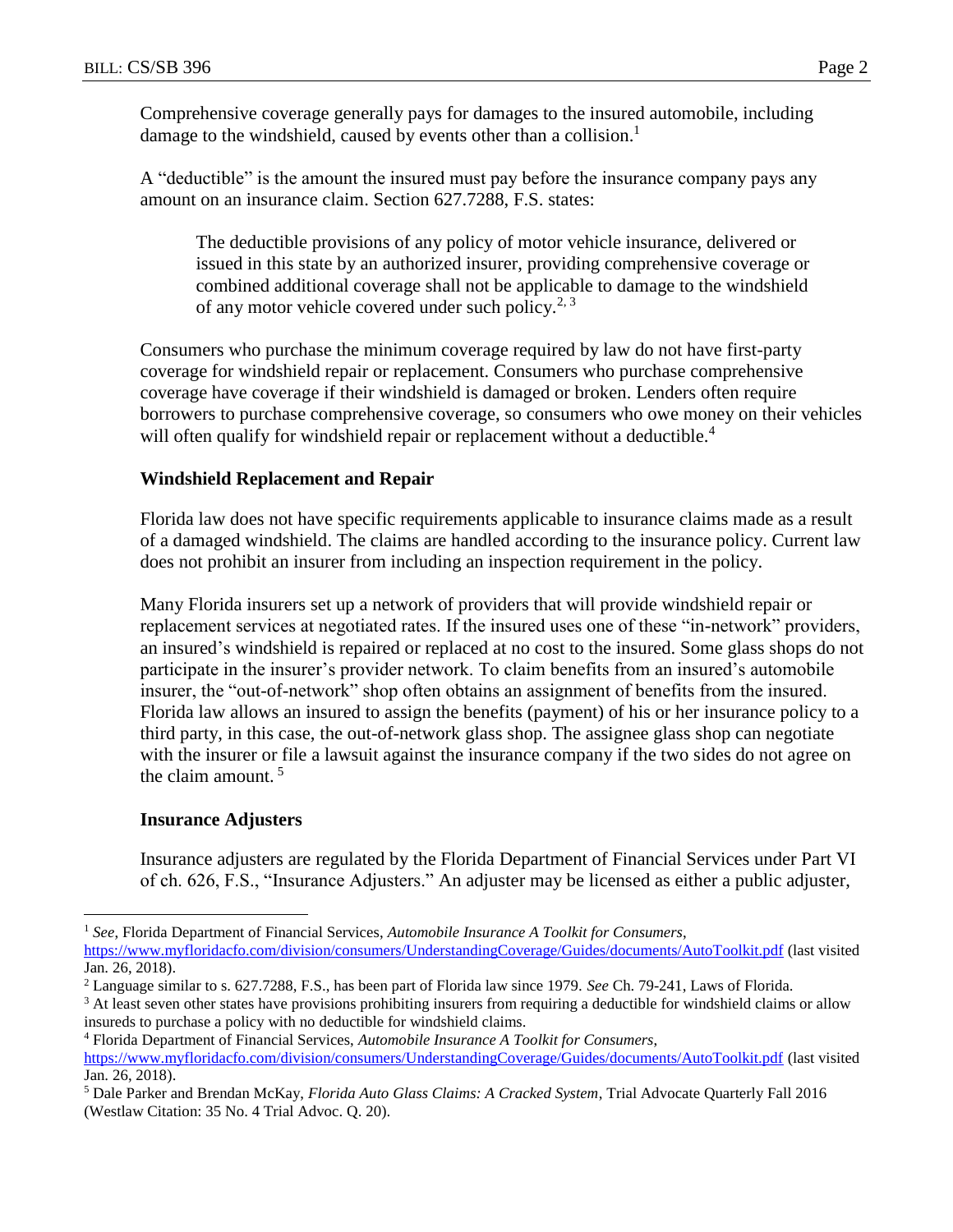or an all-lines adjuster. A public adjuster is anyone who prepares an insurance claim for, or otherwise acts on behalf of, an insured in negotiating a claim with an insurance company.<sup>6</sup> An all-lines adjuster inspects a claim, loss, or damage on behalf of a public adjuster or an insurer to determine the amount of a claim, loss, or damage payable under an insurance policy.<sup>7</sup> Therefore, an inspection of a damaged vehicle may generally be performed by an all-lines adjuster who performs work for a broad range of adjusting firms, companies, or adjusters; or by a company employee adjuster who is licensed as an all-lines adjuster and is employed and appointed by an insurance company. 8

An all-lines adjuster must meet the following qualifications to become licensed by the department:<sup>9</sup>

- Be at least 18 years old;
- Be a U.S. citizen or legal alien who is authorized to work in the U.S.;
- Have a good business reputation and be trustworthy;
- Have sufficient experience, training, or instruction regarding adjusting damage or loss under insurance contracts; and
- Have successfully passed any required exams.

An adjuster must also maintain an appointment during the entire term of his or her licensure.<sup>10</sup>

## **Vehicle Safety Requirements**

A vehicle must be in a safe condition so as not to endanger persons or property,  $\frac{1}{1}$  and if driven on a highway, must have a windshield.<sup>12</sup> A police officer is allowed to stop a vehicle if required equipment is not in proper repair.<sup>13</sup> Depending on the severity of the equipment damage, a police officer may order a vehicle removed from use until repairs are made or the officer may give the driver 48 hours to make the repairs.<sup>14</sup>

## **Windshield Litigation**

According to the Department of Financial Services, $1<sup>5</sup>$  the number of auto glass lawsuits has increased in recent years:

 $\overline{a}$ 

<sup>6</sup> Section 626.860, F.S.

<sup>7</sup> Section 626.8548

<sup>8</sup> Section 626.856, F.S. *See generally*, Florida Department of Financial Services, *Resident All-Lines Adjuster License*, <https://www.myfloridacfo.com/division/agents/licensure/general/docs/6-series.htm> (last visited Jan. 26, 2018).

<sup>&</sup>lt;sup>9</sup> Section 626.866, F.S.

<sup>&</sup>lt;sup>10</sup> Section 626.112, F.S.

 $11$  Section 316.610, F.S.

<sup>12</sup> Section 316.2952, F.S.

 $13$  Section 316.610(1), F.S.

<sup>&</sup>lt;sup>14</sup> Section 316.610(2), F.S.

<sup>&</sup>lt;sup>15</sup> Data provided by the Department of Financial Services for calendar years 2006- September 30, 2017 (on file with the Senate Committee on Banking and Insurance).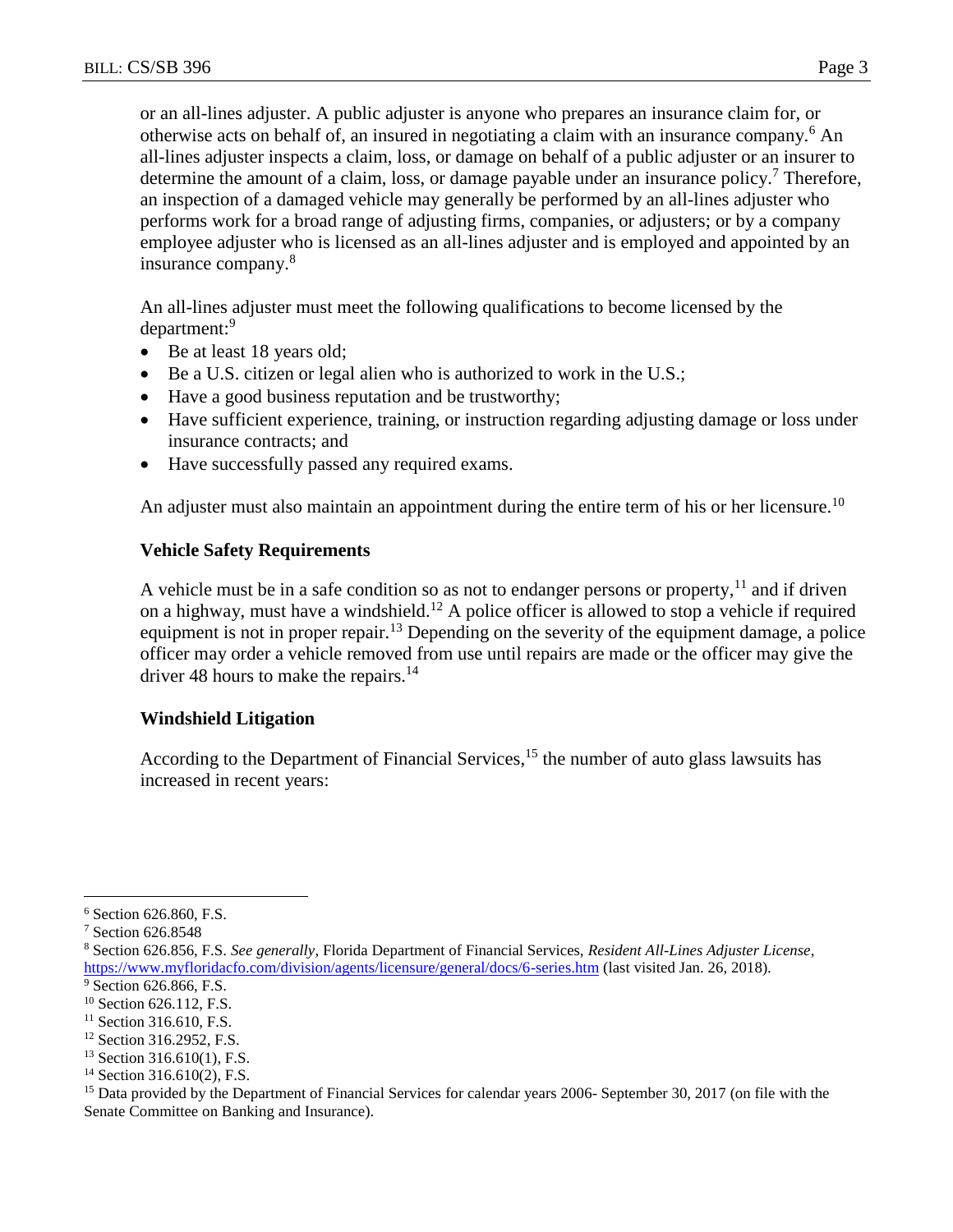| Year              | 2006 | 2007 | 2008      | 2009 | 2010 | 2011 | 2012  | 2013  | 2014  | 2015   | 2016   | 2017   |
|-------------------|------|------|-----------|------|------|------|-------|-------|-------|--------|--------|--------|
|                   |      |      |           |      |      |      |       |       |       |        |        | VTT    |
| <b>Auto Glass</b> | 397  | 571  | 271<br>21 | 709  | 351  | 478  | 1,389 | 4,331 | 9.018 | 12.817 | 19,695 | 19.513 |
| Lawsuits          |      |      |           |      |      |      |       |       |       |        |        |        |

Section 627.428, F.S., allows the insured or the assignee to obtain attorney fees from the insurer if the insured or assignee obtains a judgment against an insurer.<sup>16</sup> The statute does not allow an insurer that prevails in a case involving an insured or assignee to recover attorney fees.<sup>17</sup> The purpose of the statute is to "discourage contesting of valid claims of insureds against insurance companies . . . and to reimburse successful insureds reasonably for their outlays for attorney's fees when they are compelled to defend or to sue to enforce their contracts."<sup>18</sup>

Some insurers argue that the increase in litigation is caused by the ability of some vendors to execute an assignment of benefits and recover attorney fees under s. 627.428, F.S. They allege that some vendors are obtaining an assignment of benefits from the insured and inflating the cost of the claim when they bill the insurance company.<sup>19</sup> Insurers also believe that many windshield claims brought by assignees are fraudulent.<sup>20</sup> In such cases, the insurer must determine whether to pay what it believes to be an inflated or fraudulent claim or pay its own attorneys to litigate the case and risk having to pay the other side's attorney fees if it does not prevail.<sup>21</sup>

Some auto glass vendors argue that litigation is necessary because insurers enter into agreements with preferred vendors and will not pay the "prevailing competitive price" for windshield repair or replacement. Instead, some vendors contend, insurers will only pay the price they pay to the preferred vendors and that litigation is necessary to force the insurers to pay the "prevailing competitive price" pursuant to the insurance policy language.<sup>22</sup>

## **III. Effect of Proposed Changes:**

The bill provides that an automobile insurance policy may require an inspection of a damaged windshield before the windshield repair or replacement is authorized by the insurer. Current law does not prohibit insurance companies from including an inspection requirement in its insurance policy. This bill would affirmatively allow insurers to require an inspection before authorizing a windshield repair or replacement.

 $\overline{a}$ 

<sup>&</sup>lt;sup>16</sup> The Florida Supreme Court has recognized the right of assignees to obtain attorney fees under s. 627.428, F.S. (and its predecessor statute) since at least 1972. *See All Ways Reliable Building Maintenance, Inc. v. Moore*, 261 So.2d 131 (Fla. 1972). The First District Court of Appeal has recognized the right since at least 1961. *See Travelers Insurance Co. v. Tallahassee Bank and Trust Co.*, 133 So.2d 463 (Fla. 1<sup>st</sup> DCA 1961).

<sup>17</sup> Insurers can recover attorney fees in some cases by using offers of judgment and proposals for settlements. *See* s. 768.79, F.S., and Fla.R.Civ.P. 1.442.

<sup>18</sup> *Roberts v. Carter*, 350 So.2d 78, 79 (Fla. 1977).

<sup>&</sup>lt;sup>19</sup> One provider offers cash rebates and restaurant gift cards to customers "with qualifying insurance" for windshield repair or replacement. *See* [http://www.auto-glassamerica.com](http://www.auto-glassamerica.com/) (last accessed November 29, 2017).

<sup>&</sup>lt;sup>20</sup> Government Employees Insurance Co. v. Clear Vision Windshield Repair, L.L.C., 2017 WL 1196438 (M.D. Florida March 29, 2017).

<sup>21</sup> Florida Justice Reform Institute, White Paper: *Restoring Balance in Insurance Litigation* (2015)(on file with the Senate Committee on Banking and Insurance).

<sup>22</sup> *See VIP Auto Glass, Inc. v. Geico General Insurance Co.,* 2017 WL 3712918 (M.D. Florida March 17, 2017) at p. 1. (discussing a class action lawsuit against Geico by VIP Auto Glass).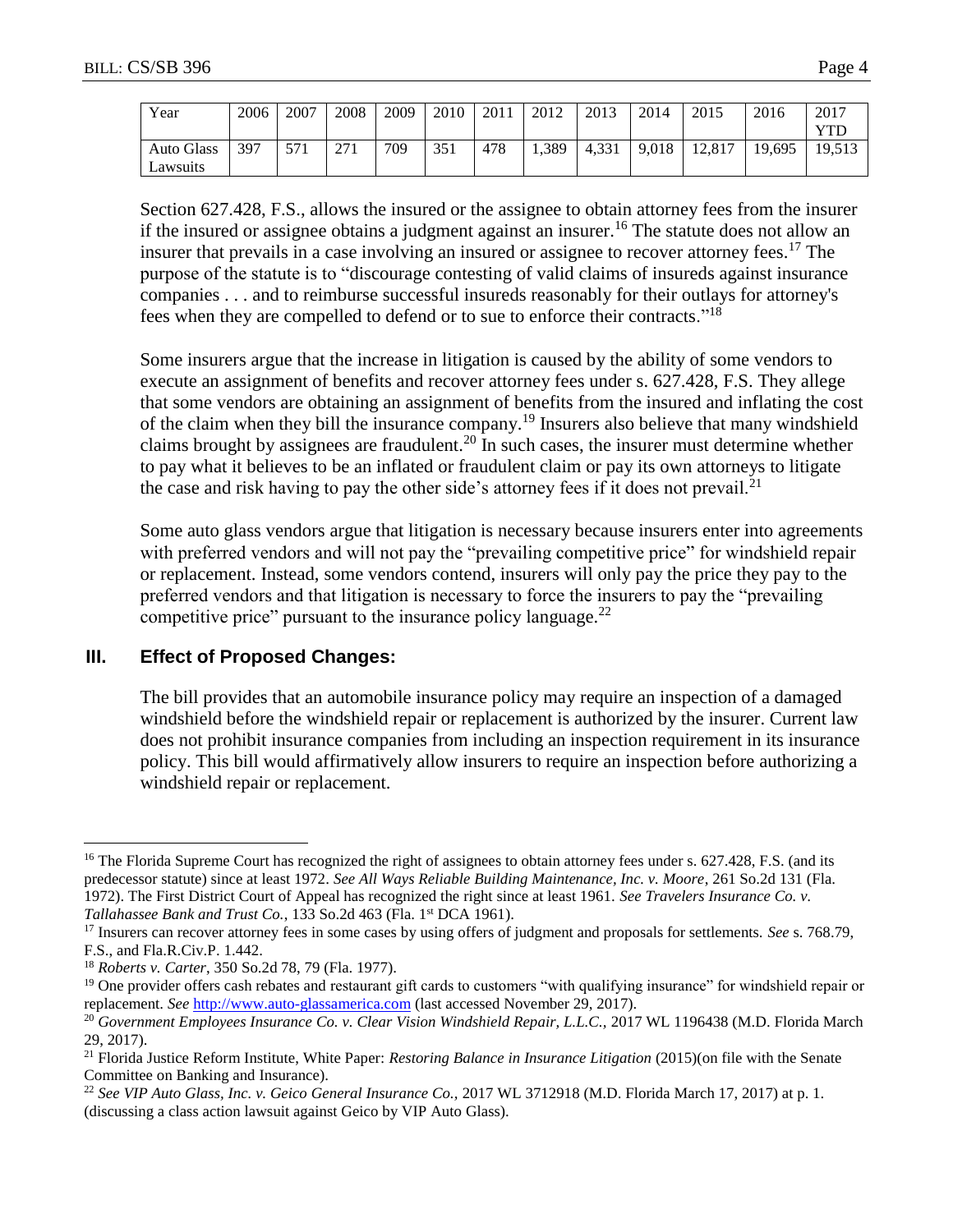A windshield inspection required by an insurer must be performed by an adjuster who is licensed in Florida and employed by the insurer.

The bill further requires the inspection to be performed within 24 hours after the insured files a notice of claim, or the insurer's right to inspection is waived.

The bill provides that an inspection may not be required if windshield damage has demonstrably impacted the structural integrity of the vehicle or where continued use of the vehicle would be a violation of s.  $316.610$ , F.S.<sup>23</sup>

The effective date is July 1, 2018.

# **IV. Constitutional Issues:**

A. Municipality/County Mandates Restrictions:

None.

B. Public Records/Open Meetings Issues:

None.

C. Trust Funds Restrictions:

None.

# **V. Fiscal Impact Statement:**

A. Tax/Fee Issues:

None.

 $\overline{a}$ 

B. Private Sector Impact:

The fiscal impact unknown. It is not known how many additional insurers would implement inspection requirements or what the effect of those requirements might be. In addition, it is not known how many insurers employ licensed adjusters who could conduct inspections.

C. Government Sector Impact:

The Office of Insurance Regulation does not anticipate a fiscal impact.<sup>24</sup>

<sup>&</sup>lt;sup>23</sup> Section 316.610, F.S., prohibits any person from driving or moving any vehicle on any highway if the vehicle is in such unsafe condition as to endanger any person or property.

<sup>24</sup> Office of Insurance Regulation, *SB 396 Agency Bill Analysis* (October 17, 2017)(on file with the Senate Committee on Banking and Insurance).